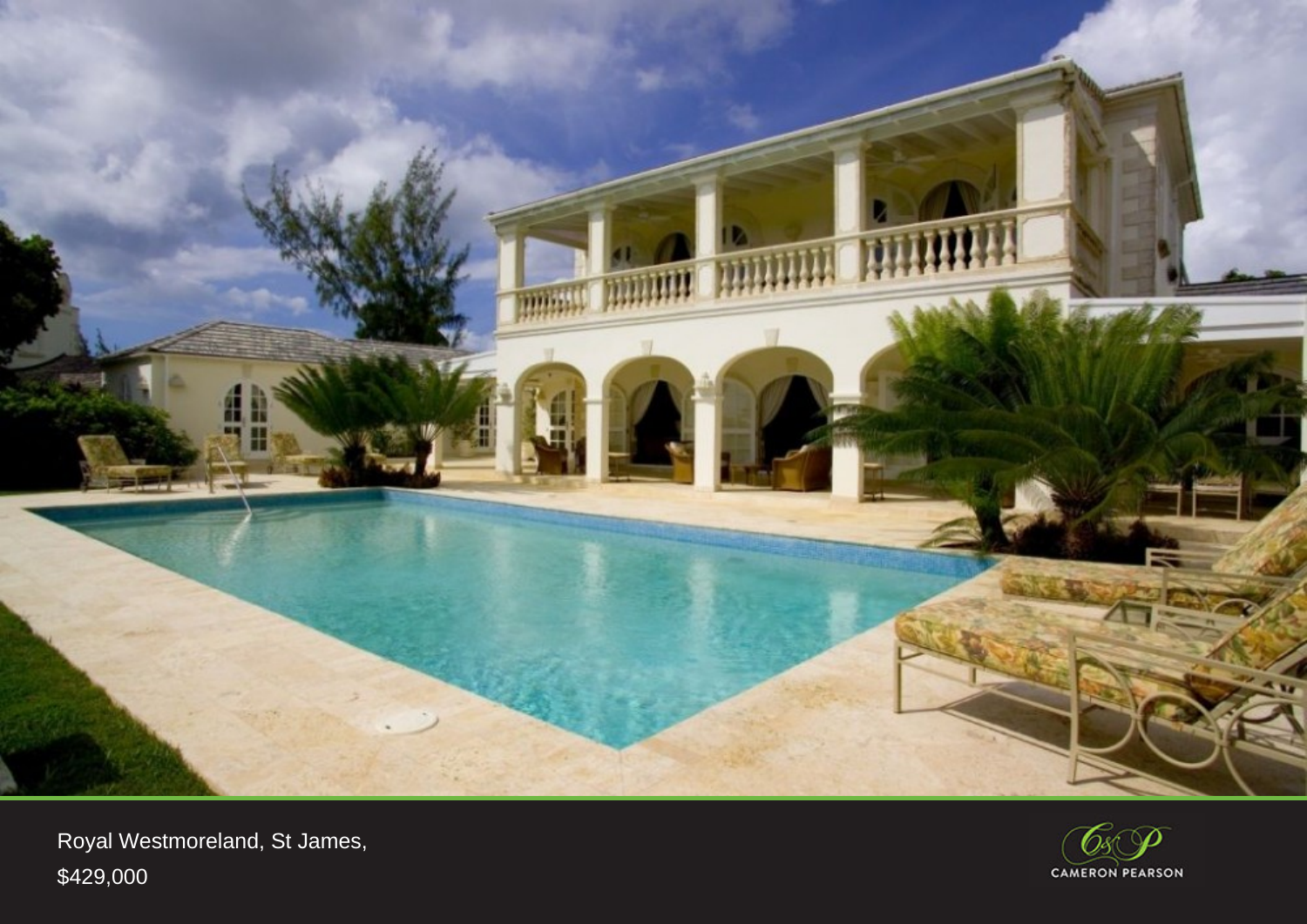

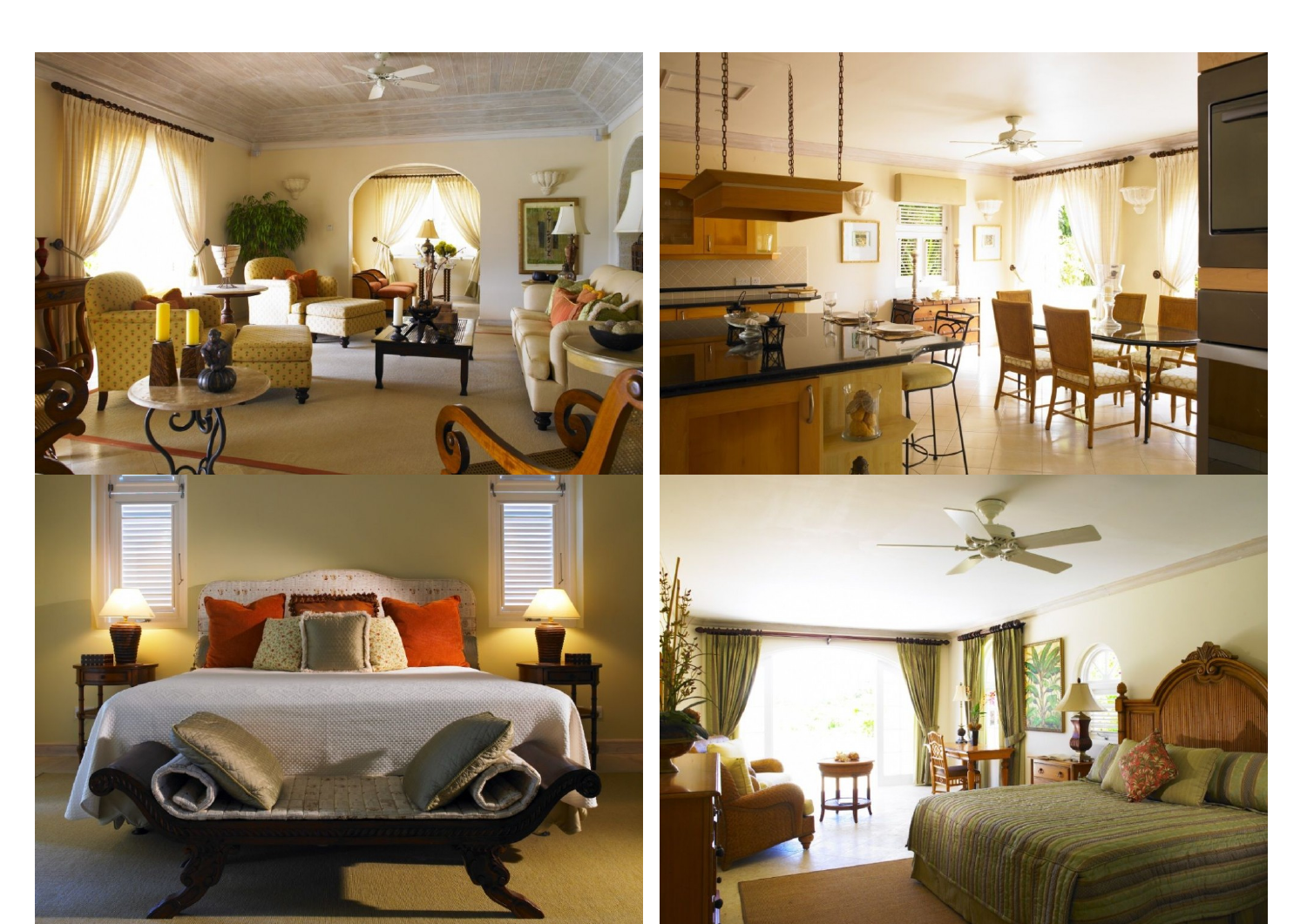## \$429,000



1 Bedroom 1 Bathroom

Royal Westmoreland is a Five Star residential resort of grand residences, luxury villas and premier apartments discreetly set around the estate's 750 acres of private, mature gardens and 18 holes of championship, world class golf course designed by Robert Trent Jones Jr. As a new homeowner you'll enjoy the luxury facilities that all residents have come to appreciate: tennis on the garden courts; select west coast beach access and spa treatments at the Indulgence Centre'. Caribbean-style villas and townhouses offer stunning views of the fairways and the azure seas maintaining its position as the most private and exclusive Barbados villa community, a short drive from the coast, yet a world away from the bustle and activity of the beachfront.

- $\bullet$  Modern  $\bullet$
- No Main Road
- Ocean View
- $\bullet$  Patio
- Resident Parking
- Modern No Lower Ground
	- $\bullet$  No Walk Ups
	- **Off Street Parking**
- Patio Refurbished
	- $\bullet$  Swimming Pool